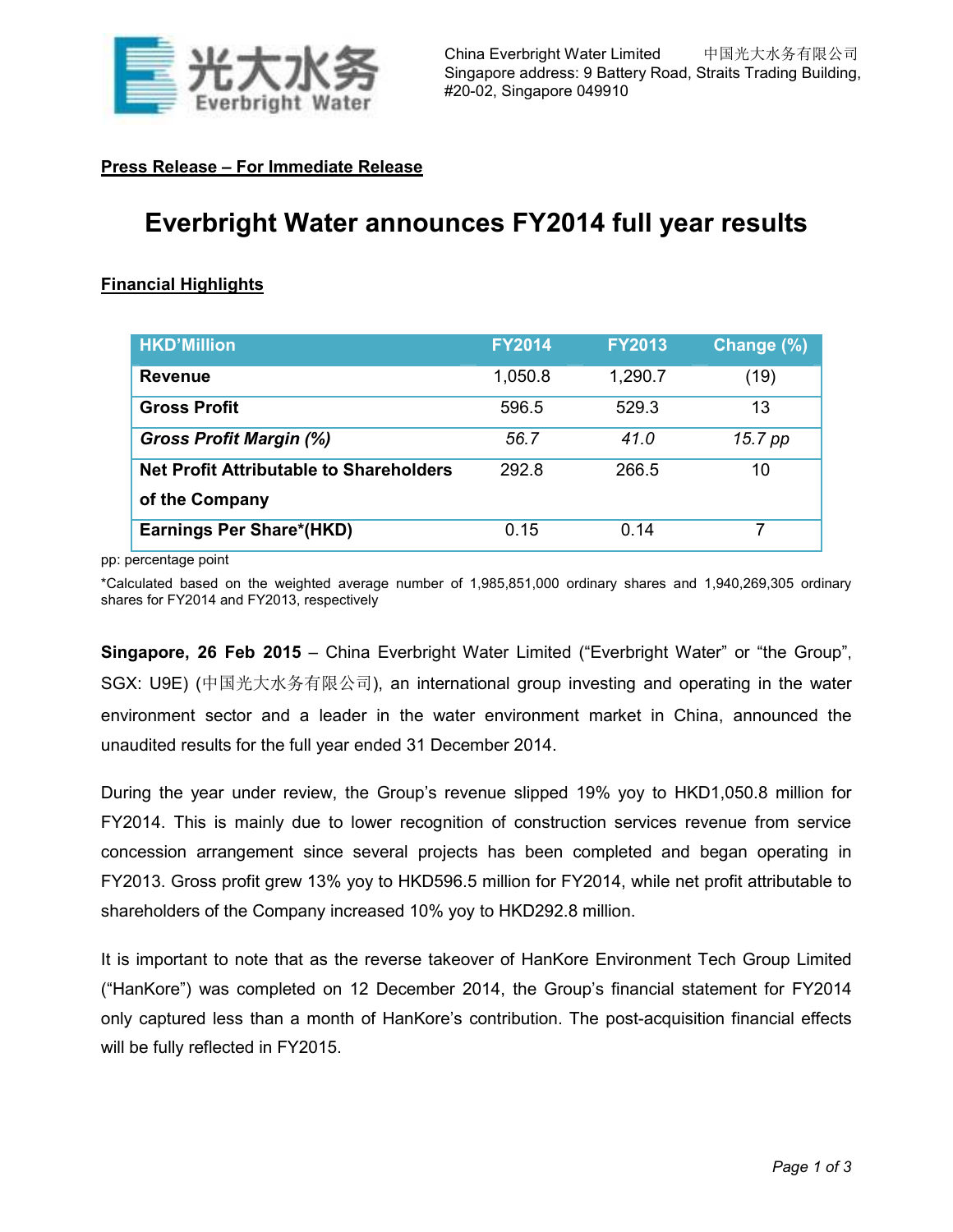

China Everbright Water Limited 中国光大水务有限公司 Singapore address: 9 Battery Road, Straits Trading Building, #20-02, Singapore 049910

The Group currently owns and operates a total of 32 waste-water treatment plants with a designed capacity of 3,400,000 tonnes/day, 4 reusable water projects with a designed capacity of 62,000 tonnes/day, 2 waste-water source heat pump project which covers 312,000 square meters, 2 completed Build-Transfer ("BT") projects with a designed capacity of 110,000 tonnes/day, 56km pipeline network and 10 pump stations.

Mr Wang Tianyi, Executive Director, Vice-Chairman and CEO of Everbright Water, said, "2014 is a challenging year for Everbright Water. During the year under review, the Group has successfully completed the reverse takeover of HanKore and officially entered the Singapore capital market. Everbright Water has always been an essential part of its parent company, China Everbright International Limited. The spin off of the environmental water business on Singapore Exchange will enable Everbright Water to expand its asset portfolio, market footprint as well as to diversify its project scope. In addition, the reverse takeover will establish a competitive international platform for the Group for its future undertakings. 2015 will be a fresh start for Everbright Water as well as a year of integration, the Group will further expedite to consolidate our resources, improve operation efficiency and strive for lager market share by acquisitions."

In light of the support from the Chinese government to promote the Public - Private - Partnership ("PPP") Model and the upcoming "Action Plan on the Prevention of Water Pollution", China's water sector is expected to see trillions worth of investments in the next few years, which will be the golden era of the China water sector. Recently, Chinese Ministry of Finance and the National Development and Reform Commission have unveiled the sewage treatment fee collection method and water tariff pricing and adjustment mechanism. This will facilitate the fee collection of wastewater treatment projects and further enhance the revenue of waste-water treatment companies.

Mr Wang added, "Currently, China's waste-water treatment segment is highly fragmented with the Top Ten players accounting for only 25% of the market share. The push for the privatisation of public-service assets and PPP Model bode well for the Group as approximately half of the municipal waste-water treatment capacities are still being held by local governments. This presents huge market potential for future capacity additions for the Group."

On 20 January 2015, the Group has entered into subscription agreements with International Finance Corporation ("IFC") and Dalvey Asset Holding Ltd. ("DAH") to raise S\$113.4 million via the